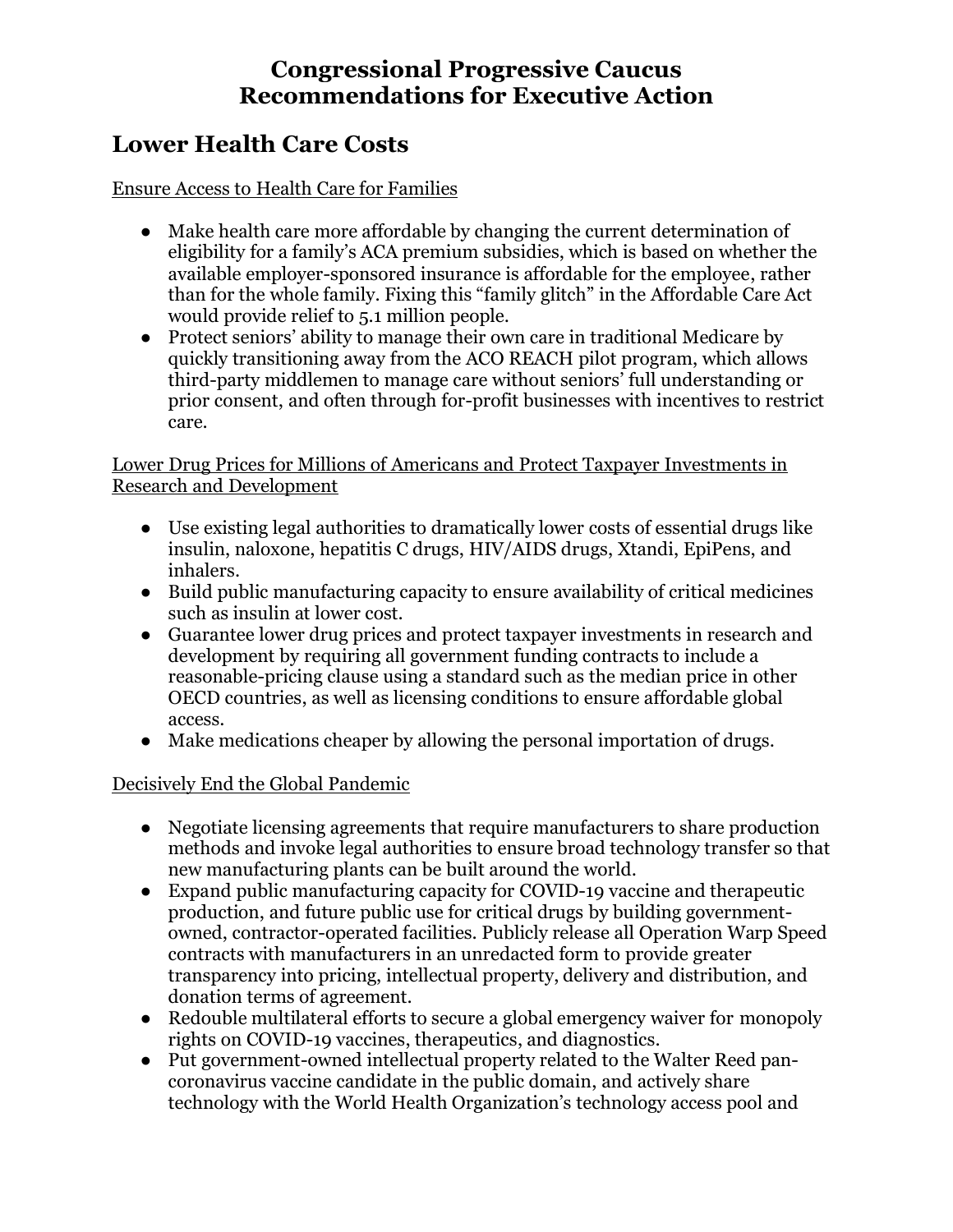manufacturers throughout the world to ensure that if the vaccine candidate is proven safe and effective, there will be fair pricing and adequate supply and access globally.

• Support a new issuance of International Monetary Fund global emergency reserves at no cost to U.S. taxpayers so that developing countries can purchase vaccines, treatments, protect public health budgets, and spur global demand for U.S. exports.

# **Cancel Federal Student Loan Debt**

● Put money back in the pockets of millions of Americans who are stuck in the student debt trap — preventing them from buying homes, starting families, and investing in their communities — by using existing administrative authority under section 432(a) of the Higher Education Act of 1965 to cancel federal student loan debt.

# **Expand Worker Power and Raise Wages**

- Give millions of workers more take-home pay by strengthening outdated overtime protections. Provide at least one-and-a-half times the regular pay for any hours worked in excess of 40 hours per workweek to millions more workers by quickly initiating the rulemaking process to update the salary threshold for w0rkers eligible for overtime, in line with the historical high point of the 55th percentile of earnings of full-timed salaried workers nationwide, amounting to at least \$82,732 by 2026. Implement automatic updates to prevent the erosion of the salary threshold over time.
- Provide generous sick leave, overtime, vacation, and other benefits by strengthening Service Contract Act regulations and guidance, addressing misclassification of low-wage workers and use existing authority to ensure that bidders prioritize retention and quality staffing.
- Require that federal contractors remain neutral in union organizing campaigns; narrow the gap between CEO and worker pay; have no violations of labor union rights; divulge company and individual contributions to candidates, parties or third-party political groups in the past two years; and have not paid a penalty or settled a claim in connection with the violation of an EPA regulation in the preceding five years.
- Protect high-risk workers including farm workers, construction workers, and warehouse workers from dangerous heat and wind conditions caused by climate change by developing workplace heat and wind standards.
- Ensure high wages from federal projects by modernizing regulations related to the Davis Bacon Act, which establishes a prevailing wage for construction workers on federally funded projects. Reverse Reagan-era rules that undermined the ability of the Department of Labor to accurately collect wage data.
- Ensure that all grants for infrastructure projects, to the extent allowed by law, require the use of a trained, certified workforce and apply labor standards particularly on projects aimed at deployment of electric-vehicle charging stations.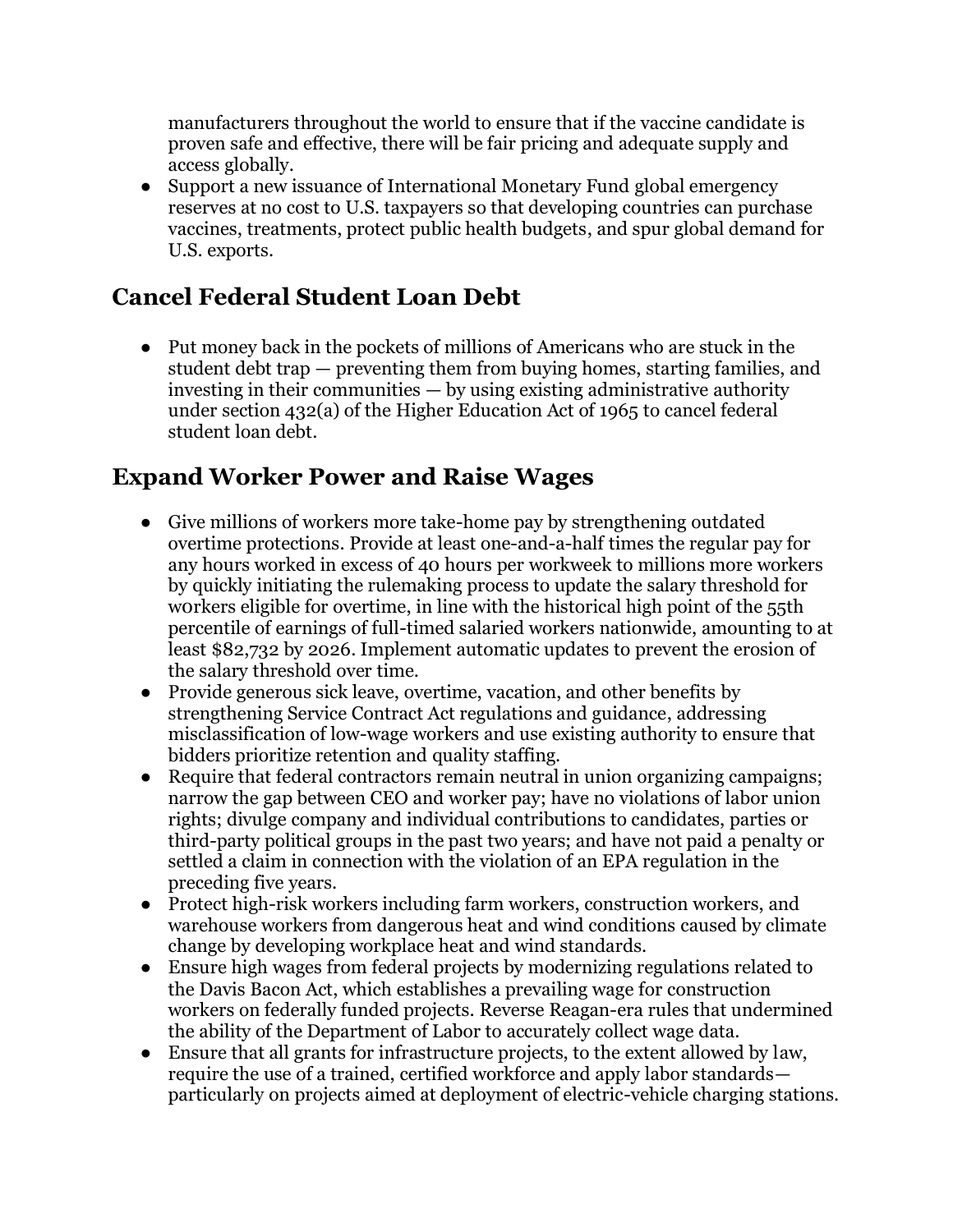- Build on existing memoranda of understanding between the Department of Labor Wage and Hour Division and the National Labor Relations Board that coordinate efforts to enforce labor and wage standards by creating new MOUs between other executive branch organizations like the Department of Defense.
- Promote the protection and robust enforcement of labor, employment and civil rights by ensuring that all workers, regardless of immigration status, can exercise their rights, by providing immigration protections and access to work authorizations to safeguard against retaliation.

# **Advance Immigrants' Rights**

- Provide immediate and urgently needed relief for those coming from countries in crisis by designating or re-designating Temporary Protected Status (TPS) for people already present in the United States. Protect current TPS recipients, and newly designate or redesignate countries eligible for TPS or DED, such as Cameroon, El Salvador, Ethiopia, Guatemala, Guinea, Haiti, Honduras, Hong Kong, Lebanon, Mauritania, Mexico, Nepal, Nicaragua, Sierra Leone, Somalia, South Sudan, Sudan, and Yemen.
- Ensure fairness in the immigration court system by removing nonpriority cases from the 1.6 million case backlog, expanding government-funded legal counsel for adults and children, and ending the use of expedited proceedings that compromise due process such as immigration adjudication centers that operate without oversight.
- Stop the expansion of private prisons to detain immigrants; terminate or decline renewal of all current private prison contracts; and support community-based alternatives to detention, including community-based case management. Specifically, transition ICE's Intensive Supervision Appearance Program (ISAP) to alternatives to detention that are operated outside of ICE by non-profit community-based organizations with expertise serving immigrant communities.
- Provide access to a fair asylum process by ending the use of Remain in Mexico (MPP) and Title 42 expulsions and border closure, and working to re-open closed ports of entry to people seeking protection in coordination with local non-profit groups and shelters.
- Combat racial profiling while fostering greater public safety and community trust by ending all 287(g) agreements, which deputize state and local law enforcement officers to perform certain functions of federal immigration agents. Prohibit the Department of Homeland Security from entering into new such agreements, including both Warrant Service Officer and Jail Enforcement Model agreements.
- Redress the harms of Trump's Muslim Ban and additional, related presidential proclamations, so that those unfairly burdened or rejected under Muslim Ban are able to secure status, obtain lost green cards, and secure other basic services without additional burdens.
- Raise wages and improve labor safeguards and protections so that employers can no longer use the H-2B visa program to underpay and exploit migrant workers and U.S. workers.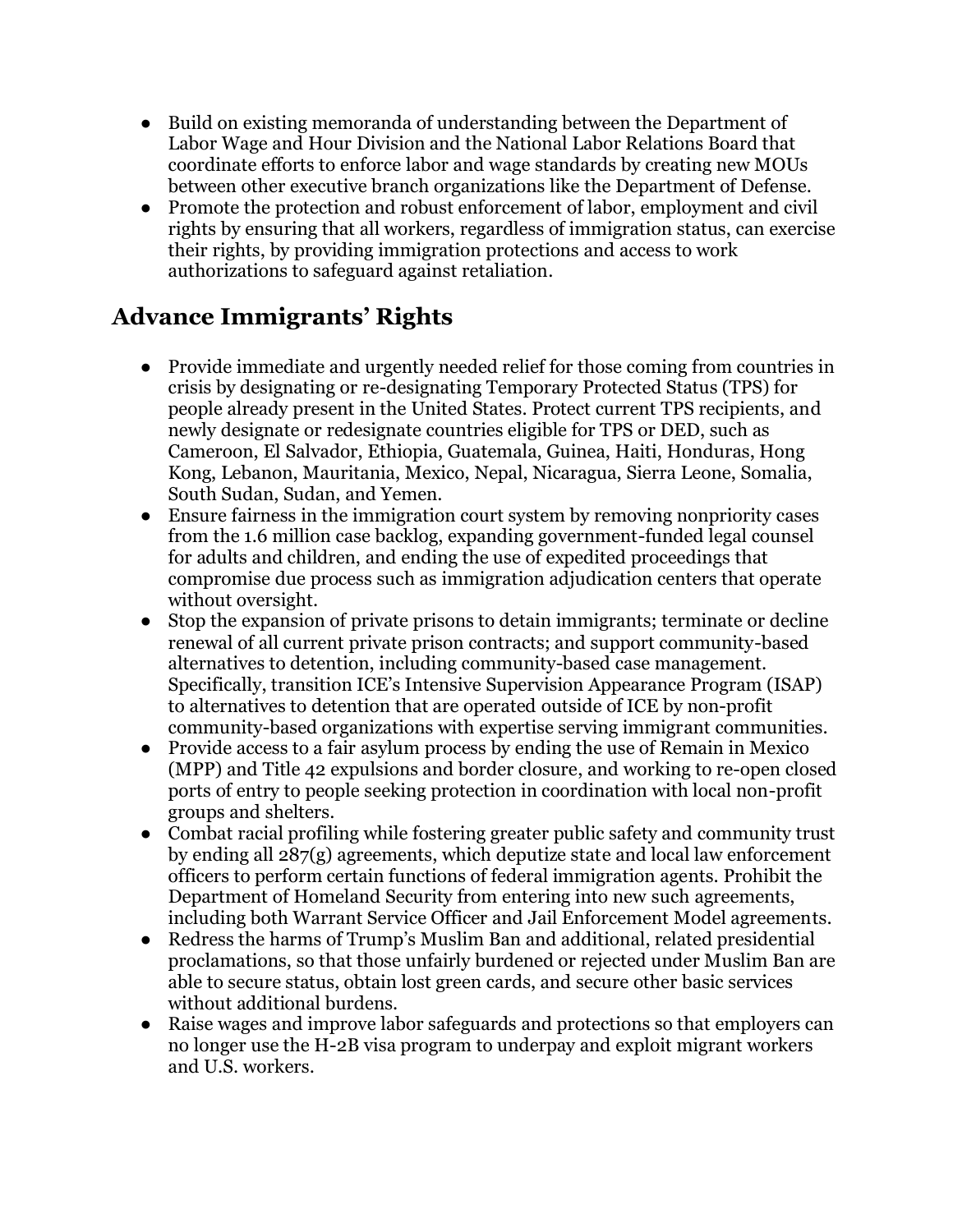● Increase wage requirements in the H-1B visa program so they reflect true market rates and allocate H-1B visas by prioritizing employers seeking highly skilled workers and paying fair wages.

## **Deliver on the Promise of Equal Justice Under The Law**

Judicial System Reform

- Fight cost increases for working families and protect workers by developing an inter-agency task force to investigate, prosecute, and deter white-collar crime, including anti-competitive and price-gouging business behaviors as well as firms' exploitation of heightened inflation to pad profits; tax fraud and evasion by corporations and wealthy individuals; and employers' workplace safety violations, wage theft, anti-union retaliation, and other violations of labor law.
- Fulfill the President's promise of assembling a taskforce on prosecutorial discretion to collect and implement best practices and innovations at the state and local levels to reduce over-criminalization, such as ending cash bail and declining to prosecute smaller crimes to advance racial and economic justice.
- Build on the success of alleviating prison overcrowding and mass incarceration made by the pandemic home confinement program, by ensuring that the Bureau of Prisons effectively implements the Attorney General's strong Office of Legal Counsel memo, including by granting clemency to those who have complied with the terms of home confinement regardless of the length of their sentences. The administration should also create an independent, permanent clemency board to review more than 18,000 pending clemency petitions.

#### Police Reform

- Make police departments more transparent and accountable to the public by collecting and publishing data on the use of force in police departments across the country.
- Help reduce the use of deadly force by police officers by establishing strict national standards governing the use of force and require immediate application of these standards to all federal law enforcement agencies and condition federal grants on their adoption at the state and local level.
- Build on President Obama's executive action to demilitarize law enforcement by directing the Department of Defense to revise its 1033 program and prevent the transfer of certain excess military-grade weaponry to federal, tribal, state, and local police, including grenade launchers, weaponized drones, long-range acoustic devices, armored military vehicles, grenades, and other explosives.

#### Community Safety

• Issue an executive order to establish a new Division of Community Safety within the Department of Health and Human Services to advance non-carceral responses to safety, including overseeing research, providing technical assistance for jurisdictions, funding grant programs on initiatives like violence interruption,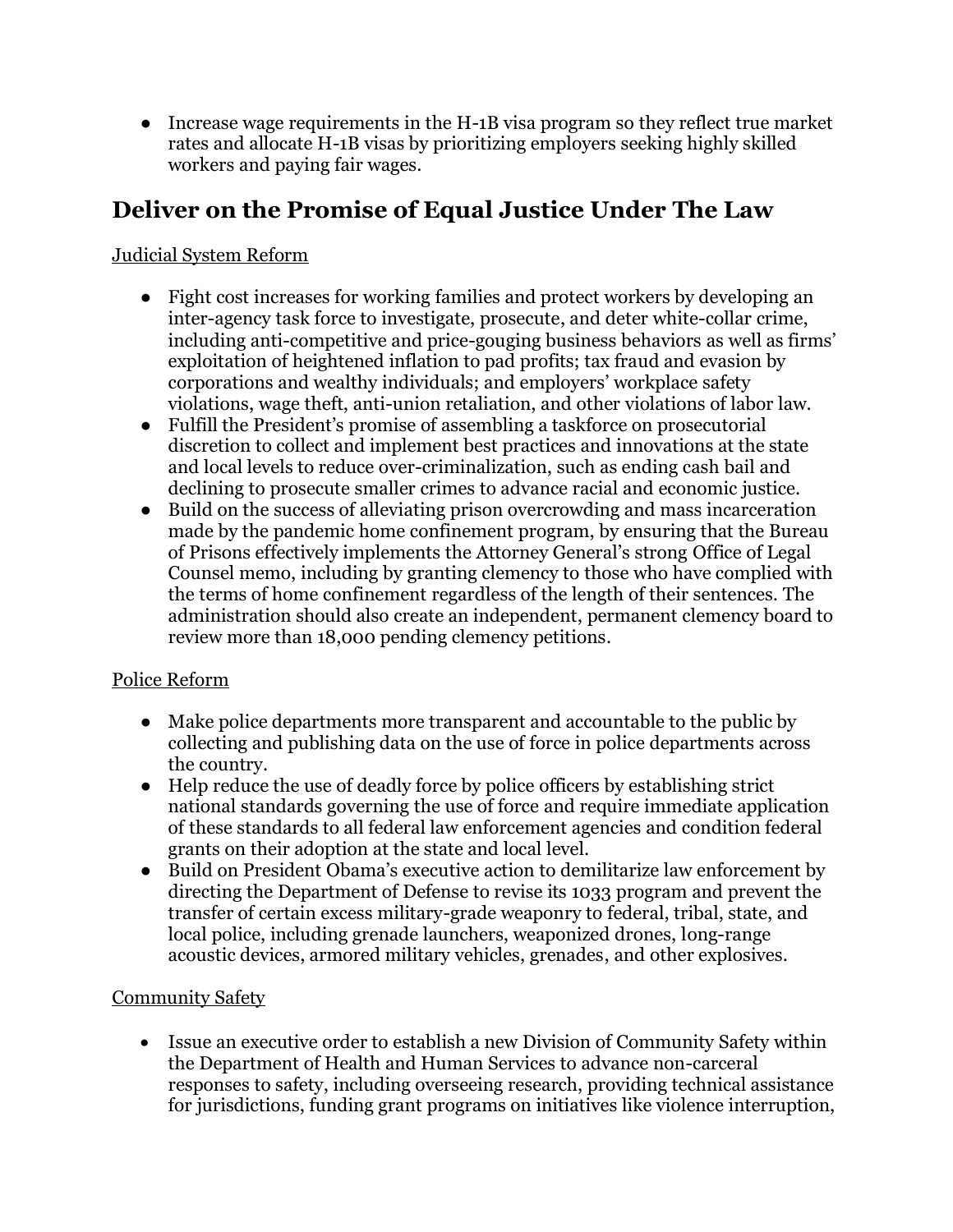mentorship, assistance for survivors and vulnerable youth; and coordinating among other federal agencies around non-carceral community safety approaches.

• Build on the President's comprehensive strategy to combat gun violence by establishing an Office of Gun Violence Prevention to streamline, coordinate, and implement relevant executive orders across federal agencies.

## **Combat the Climate Crisis and Reduce Fossil Fuel Dependence**

Invest in Clean, Affordable, Homegrown Energy to Support Energy Independence

- Ensure the federal government leverages its vast purchasing power to accelerate homegrown clean energy technologies that cut costs for American families by developing strong rules for implementing the Executive Order on Catalyzing Clean Energy Industries and Jobs Through Federal Sustainability. Regulations should include equity, labor, and environmental standards.
- Declare a National Climate Emergency and invoke authorities under the Defense Production Act and Trade Expansion Act, mobilizing domestic industry to manufacture affordable renewable energy technologies with good paying union jobs for domestic use and international export; reinstate the crude oil export ban; and build reliable, distributed renewable energy systems in frontline communities most affected by the dirty and unjust energy complex.
- Declare a ban on new fossil fuel leases on federal lands and waters and in environmental justice communities.
- Save taxpayers billions of dollars by ending both domestic and international federal fossil fuel subsidies.
- Direct the State Department, U.S. Treasury, U.S. Export-Import Bank, the U.S. Development Finance Corporation, and USAID to phase out all U.S. government financing for fossil fuel projects and related infrastructure overseas and finance only clean energy infrastructure and climate mitigation and adaptation measures. Use the U.S.' voice and vote at IMF, World Bank and IDB to advance the same goal.

#### Ensure Clean Air and Water to Save Lives

- Protect Americans' health and save tens of thousands of lives annually by updating and strengthening outdated standards limiting particulate matter, ozone, carbon dioxide, sulfur dioxide, mercury, coal ash, and tailpipe emissions, as well as lead and copper rules preventing contamination of drinking water.
- Finalize new methane standards for new and existing oil and gas operations. Make these standards strong enough to cut methane pollution at least 65 percent below 2012 levels by 2025.
- Direct the EPA to designate greenhouse pollutants as criteria air pollutants and set a science-based national pollution cap under the Clean Air Act.

#### Advance Environmental Justice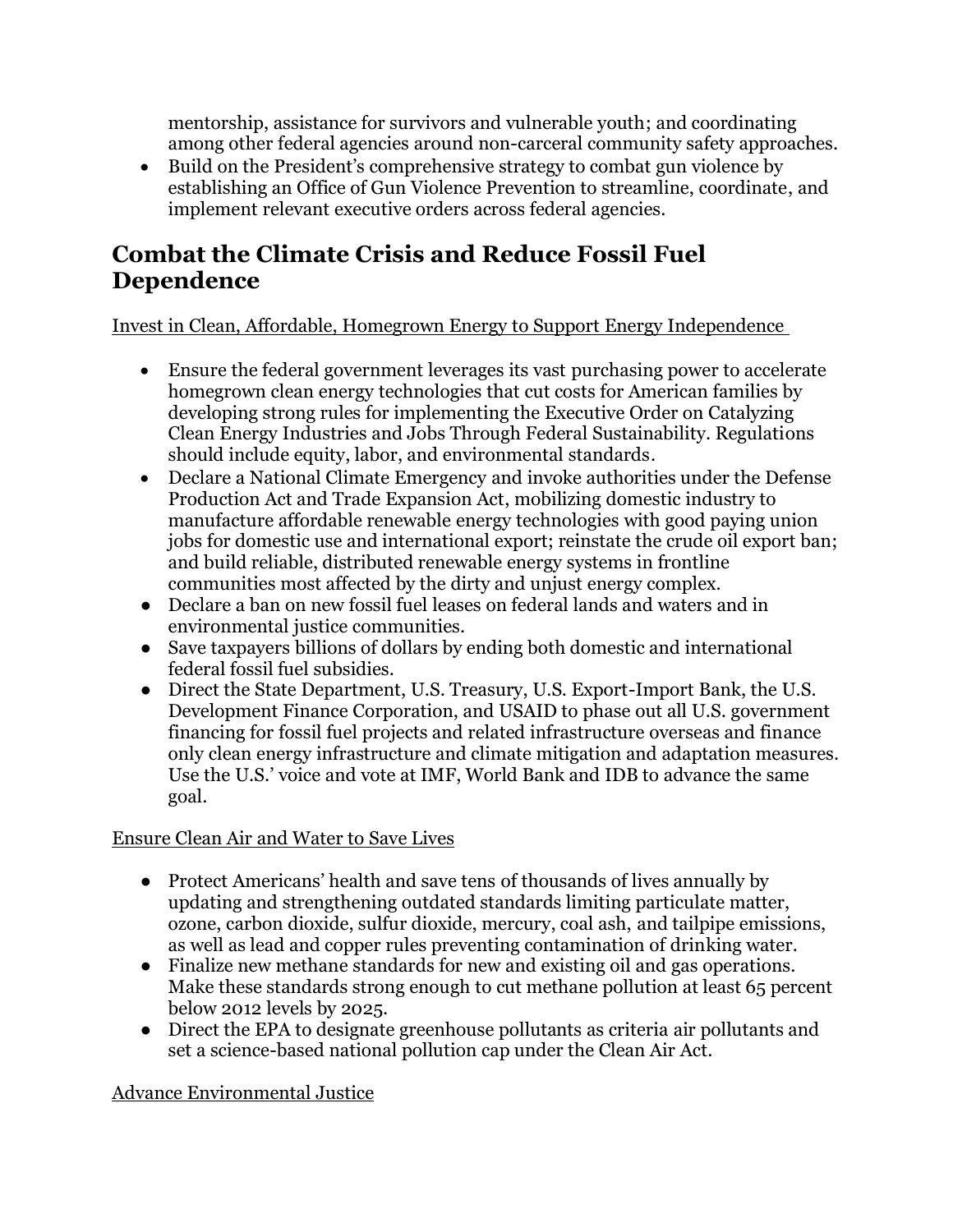- Ensure at least 40 percent of the overall benefits from federal investments in climate and clean energy go to disadvantaged communities by establishing Justice 40 implementation guidelines for all agencies, including definitions and metrics; mandatory data collection, mapping, and monitoring of distribution of funds to disadvantaged communities; and oversight of the social, economic, and environmental impacts of funds. Ensure that environmental justice communities receive the technical support needed to secure access to federal funds.
- Issue a strengthened and more robust executive order on addressing environmental justice that will hold agencies accountable for reducing disproportionate environmental impacts on frontline communities.

## **Invest in Care Economy Jobs & Standards**

- Ensure veterans' access to home care, including by allowing veterans to use consumer-directed models to access crucial in-home care while providing directcare workers serving veterans with supports and pay to guarantee recruitment and retention of an adequate workforce.
- Grow strong child care unions by encouraging widespread adoption of strong labor standards and bedrock funding, creating opportunities for worker engagement and voice, and using rulemaking to stabilize the workforce and create a path to unionization for child care workers.
- As outlined by President Biden in his State of the Union proposals, protect nursing home residents and improve quality of care by establishing minimum staffing standards for skilled nursing facilities, with an ongoing role for labor management processes on staffing and care issues. Address workforce shortages by expanding training opportunities and tying Medicaid payments to adequate wages. Require greater transparency about ownership and financing of homes in order to ensure that public funds are used to provide care, rather than pad the profits of corporate owners.
- Robust implementation of the Medicaid Equal Access Rule to reflect the important role of the workforce in ensuring access to health services, including establishing a public process to ensure that payment levels for home care providers are adequate, and that rate increases are passed on to workers in the form of higher wages.

# **Regulate for Economic and Tax Fairness**

- Curb abuse of the Tax Cuts and Jobs Act's Opportunity Zone program in which wealthy investors shield capital gains from taxes by promulgating new regulations that the Treasury Department annually certify Opportunity Zone funds fulfill all the program's requirements, including 90 percent of an investment being made in an Opportunity Zone itself and robust reporting requirements.
- Raise billions by closing the carried interest loophole that lets Wall Street executives managing other peoples' money disguise part of their salary as